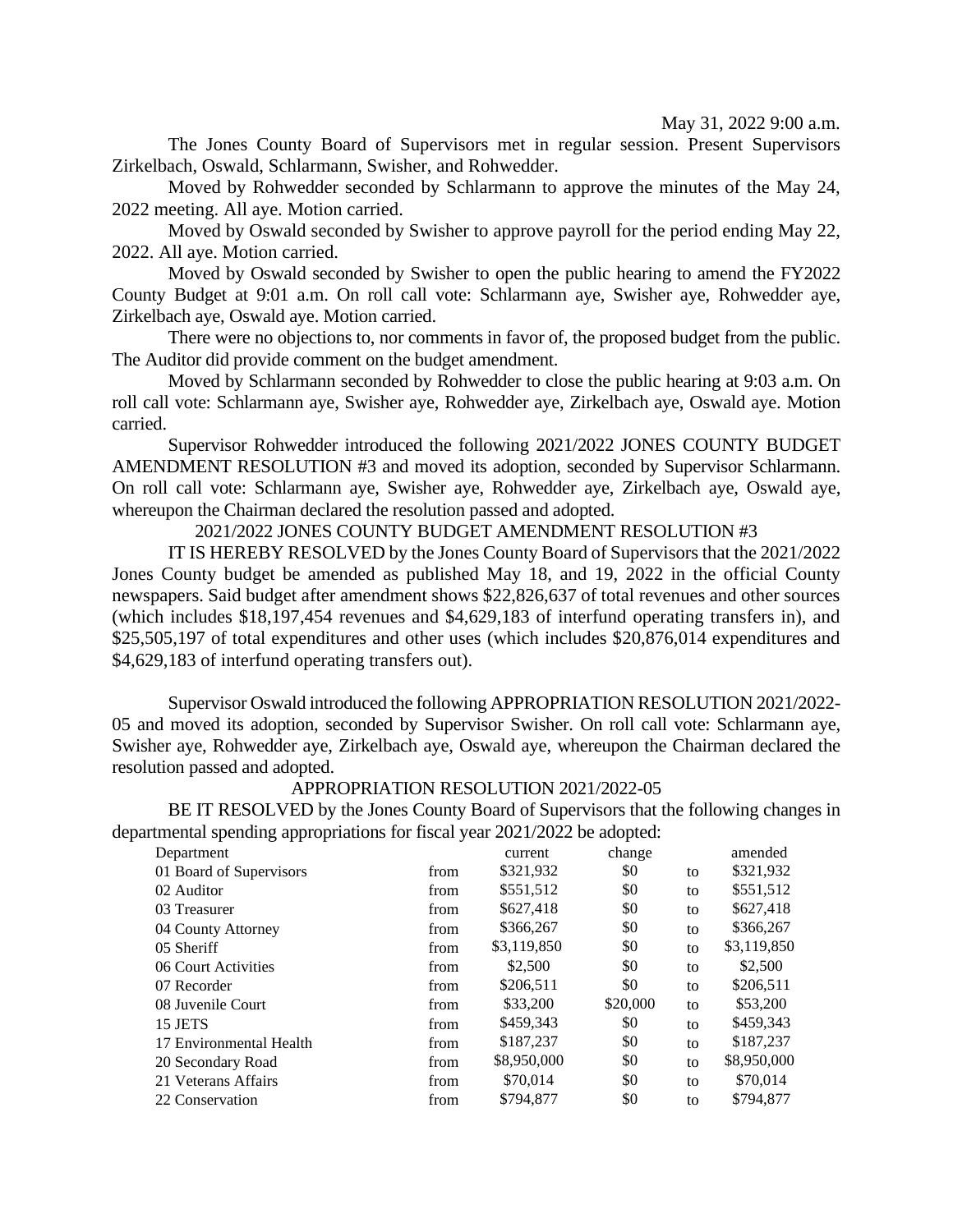| 23 Public Health                   | from | \$566,238    | \$0       | to | \$566,238    |
|------------------------------------|------|--------------|-----------|----|--------------|
| 24 Land Use                        | from | \$47,433     | \$350     | to | \$47,783     |
| 25 General Assistance              | from | \$51,268     | \$0       | to | \$51,268     |
| 28 Medical Examiner                | from | \$78,000     | \$0       | to | \$78,000     |
| 29 Township                        | from | \$9,320      | \$0       | to | \$9,320      |
| 30 Conservation Capital Grant Act  | from | \$304,696    | \$0       | to | \$304,696    |
| 32 Economic Development Commission | from | \$51,635     | \$0       | to | \$51,635     |
| 33 Libraries                       | from | \$118,050    | \$0       | to | \$118,050    |
| 34 Historic Preservation/Tourism   | from | \$32,500     | \$0       | to | \$32,500     |
| 35 Conservation Special Purpose    | from | \$169,918    | \$0       | to | \$169,918    |
| 38 Human Services                  | from | \$1,150      | \$0       | to | \$1,150      |
| 39 Fairs                           | from | \$23,661     | \$0       | to | \$23,661     |
| 40 Memorial Hall                   | from | \$14,000     | \$0       | to | \$14,000     |
| 51 General Services                | from | \$442,160    | \$0       | to | \$442,160    |
| 52 Data Processing                 | from | \$307,411    | \$0       | to | \$307,411    |
| 53 G.I.S. Services                 | from | \$120,122    | \$0       | to | \$120,122    |
| 54 Solid Waste Disposal Co. Share  | from | \$45,605     | \$0       | to | \$45,605     |
| 58 Substance Abuse Services        | from | \$16,500     | \$0       | to | \$16,500     |
| 60 Mental Health Services          | from | \$654,636    | \$0       | to | \$654,636    |
| 62 Mental Health Administration    | from | \$279,558    | \$0       | to | \$279,558    |
| <b>65 DCAT/CPPC/ECI</b>            | from | \$72,847     | \$0       | to | \$72,847     |
| 67 Senior Dining                   | from | \$220,980    | \$0       | to | \$220,980    |
| 71 Emergency Management Co Share   | from | \$118,402    | \$0       | to | \$118,402    |
| 81 Employee Wellness Committee     | from | \$6,000      | \$0       | to | \$6,000      |
| 82 Employee Safety Committee       | from | \$10,000     | \$0       | to | \$10,000     |
| 91 COAP Diversion Grant Project    | from | \$180,000    | \$0       | to | \$180,000    |
| 93 Wapsipinicon Trail Project      | from | \$100,000    | \$345,000 | to | \$445,000    |
| 94 Environmental Restoration       | from | \$8,000      | \$0       | to | \$8,000      |
| 95 Capital Projects                | from | \$45,000     | \$0       | to | \$45,000     |
| 96 Budget Holding                  | from | \$0          | \$0       | to | \$0          |
| 99 Non-Departmental                | from | \$724,913    | \$0       | to | \$724,913    |
| <b>Total Expenditures</b>          | from | \$20,510,664 | \$365,350 | to | \$20,876,014 |

and, BE IT FURTHER RESOLVED that the Auditor post all 2021/2022 amended expenditures into budgeted expenditure amounts, even if there is no change in net departmental budgeted amounts.

The Community Services Director met with the Board to provide an update on various fund balance projects and to discuss the East Central Region being state funded starting on July 1, 2022.

Olin Splash Pad Committee members, Katie Bassett, Cassandra Seeley, and Debra Cummings met with the Board to request American Rescue Plan Act funding for the Olin Splash Pad.

The Auditor met with the Board for various matters as listed in the motions below and to give an update on the June 7, 2022 primary election and to give a facility update on solar lighting for the lamp posts around the Courthouse, the Courthouse roof, and new flooring in the 1<sup>st</sup> floor Courthouse offices.

Moved by Schlarmann seconded by Rohwedder to approve and authorize the Chairman to sign the indirect cost allocation plan prepared by Cost Advisory Services, Inc. for use by the Iowa Department of Human Services, Mental Health Administration, and JETS, for FY2023 cost recoveries. All aye. Motion carried. [2022-100]